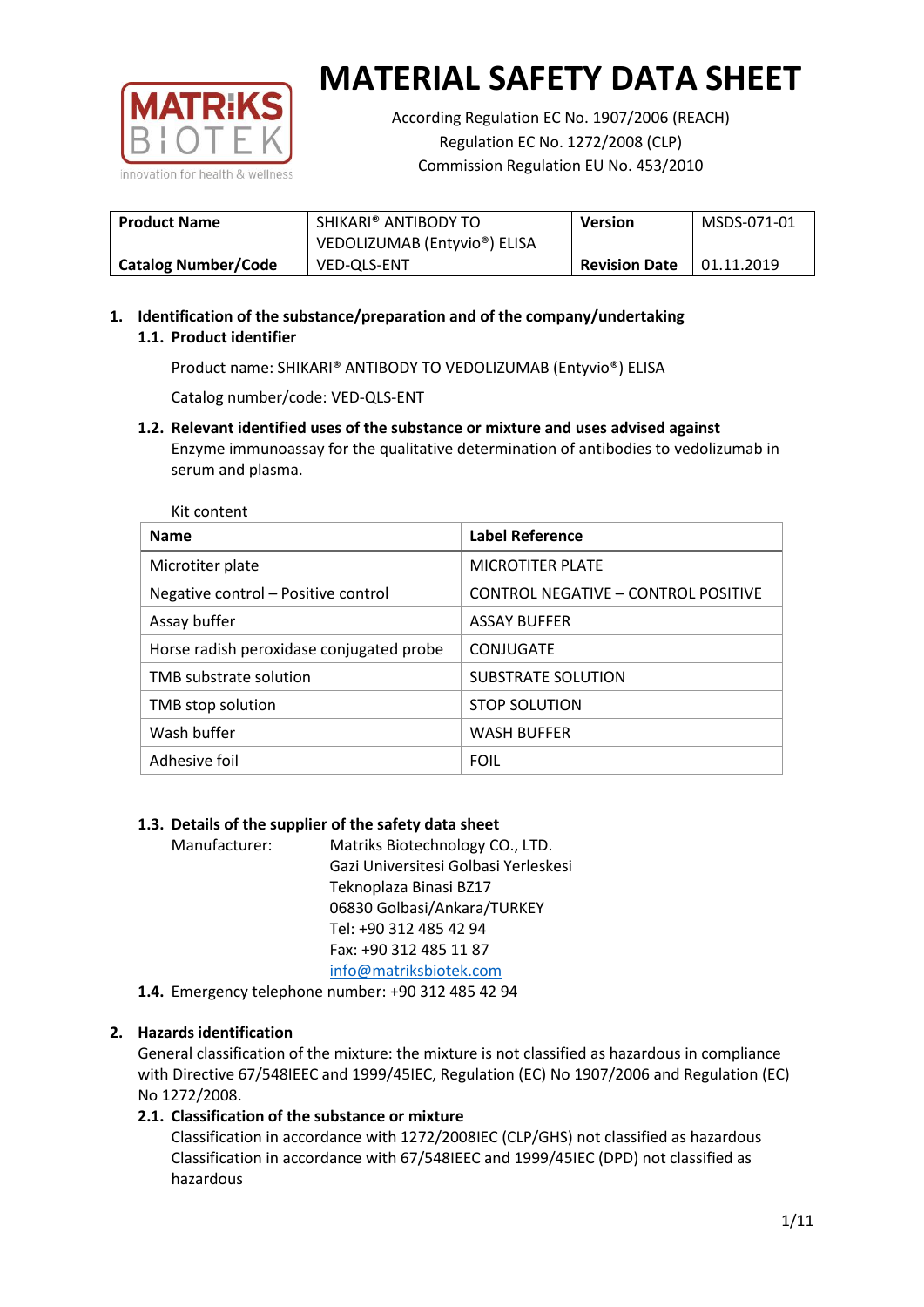

According Regulation EC No. 1907/2006 (REACH) Regulation EC No. 1272/2008 (CLP) Commission Regulation EU No. 453/2010

| <b>Product Name</b>        | SHIKARI® ANTIBODY TO<br>VEDOLIZUMAB (Entyvio®) ELISA | <b>Version</b>       | MSDS-071-01       |
|----------------------------|------------------------------------------------------|----------------------|-------------------|
| <b>Catalog Number/Code</b> | <b>VED-OLS-ENT</b>                                   | <b>Revision Date</b> | $\mid$ 01.11.2019 |

## **2.2. Label elements**

This product is not under labelling according to Regulation (EC) n. 1272/2008

## **2.3. Other hazards**

Results of PBT and vPvB assessment: The substances in the mixture do not meet the PBT/vPvB criteria according to REACH (content <0,1% w/w), annex XIII; the substances in the mixture are not included in the Candidate List of SVHC.

**Note:** This product is intended for laboratory use by professional uses only. Use appropriate personal protective equipment while working with the reagents provided.

## **3. Composition/information on ingredients**

### **3.1. Substances**

| <b>Stop Solution</b>               |                                                                                                                           |
|------------------------------------|---------------------------------------------------------------------------------------------------------------------------|
| Ingredient                         | Hydrochloric Acid (HCL) Index No. 017-002-01-X                                                                            |
| CAS No (EC No)                     | 7647-01-0(231-595-7)                                                                                                      |
| Containing Conc. (%)               | <5,0* (Dilution is not classified as hazardous<br>according to the European Regulation<br>67/548/EEC and 1272/2008/EC)    |
| form)                              | Classification according to regulation (EC) No 1272/2008 (CLP) (related to the concentrated                               |
| Hazard Class and Category Codes(s) | Skin Corr. 1B STOT SE 3                                                                                                   |
| Hazard Statement Code(s)           | H314, H335                                                                                                                |
| Pictogram, Signal Word Code(s)     | GHS05, GHS07, Dgr                                                                                                         |
| Specific Conc. Limits, M-factors   | Skin Corr. 1B; H314: C≥25%<br>Skin Irrit. 2; H315: 10%≤C<25 %<br>Eye Irrit. 2, H319: 10%≤C<25 %<br>STOT SE 3; H355: C≥10% |
| Directive 67/548/EEC               | C; R34-37: C≥25%<br>Xi; R36/37/38: 10% <<<<<<<                                                                            |

#### **3.2. Mixtures**

| <b>Controls, Assay Buffer</b> |                                     |
|-------------------------------|-------------------------------------|
| Ingredient                    | Sodium Azide Index no. 011-004-00-7 |
| CAS No (EC No)                | 26628-22-8 (247-852-1)              |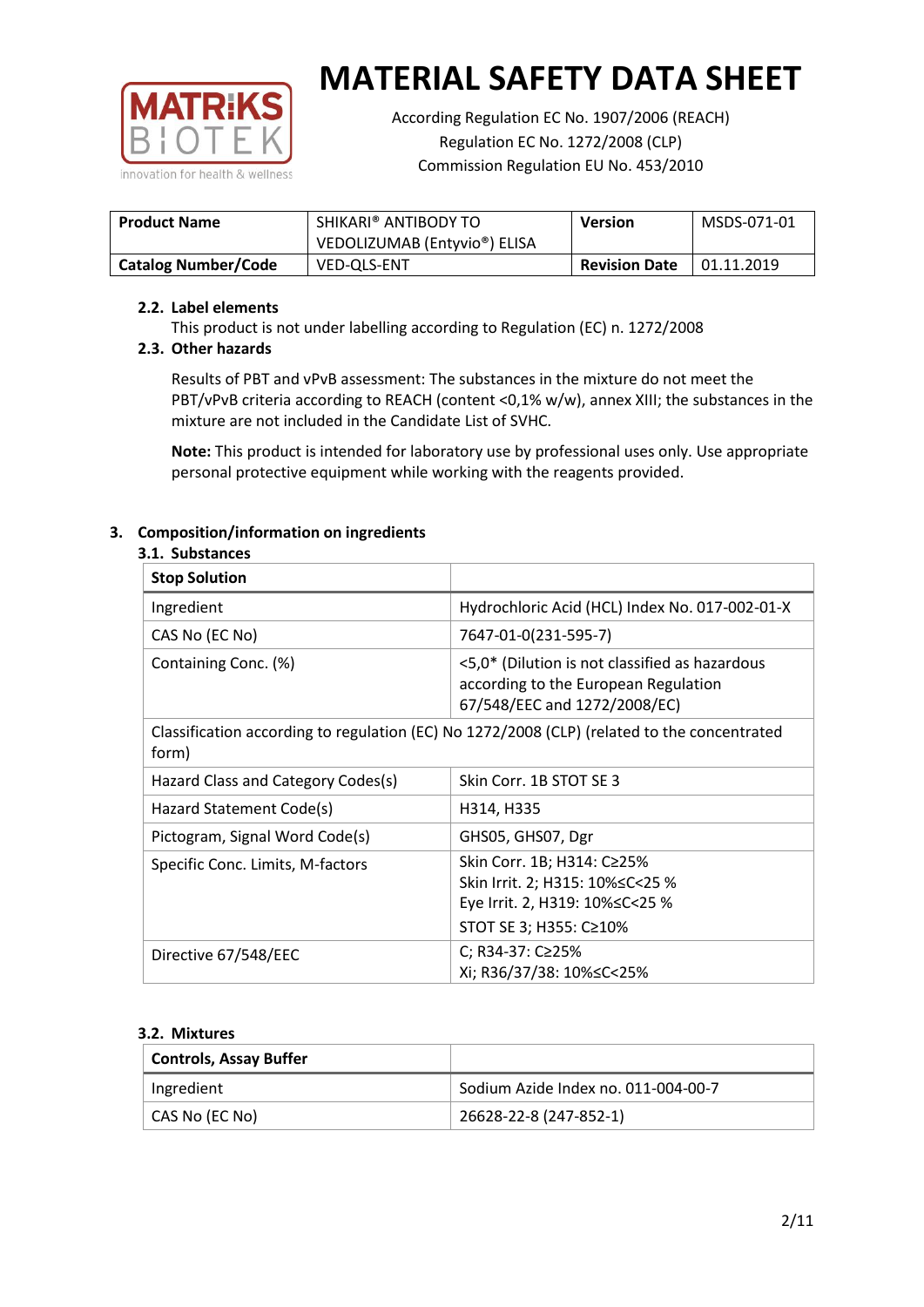

According Regulation EC No. 1907/2006 (REACH) Regulation EC No. 1272/2008 (CLP) Commission Regulation EU No. 453/2010

| <b>Product Name</b>        | SHIKARI® ANTIBODY TO<br>VEDOLIZUMAB (Entyvio®) ELISA | <b>Version</b>       | MSDS-071-01 |
|----------------------------|------------------------------------------------------|----------------------|-------------|
| <b>Catalog Number/Code</b> | <b>VED-QLS-ENT</b>                                   | <b>Revision Date</b> | 01.11.2019  |

| Containing Conc. (%)                                                                                 | <0,001 % (Dilution is not classified as hazardous<br>according to the European Regulation<br>67/548/EEC and 1272/2008/EC) |  |
|------------------------------------------------------------------------------------------------------|---------------------------------------------------------------------------------------------------------------------------|--|
| Classification according to regulation (EC) No 1272/2008 (CLP) (related to the concentrated<br>form) |                                                                                                                           |  |
| Hazard Class and Category Codes(s)                                                                   | Acute Tox. 2 (oral)                                                                                                       |  |
|                                                                                                      | Acute Tox. 1 (dermal)                                                                                                     |  |
|                                                                                                      | STOT RE 2                                                                                                                 |  |
|                                                                                                      | Acute Aquatic 1                                                                                                           |  |
|                                                                                                      | <b>Aquatic Chronic 1</b>                                                                                                  |  |
| Hazard Statement Code(s)                                                                             | H300, H310, H373, H400, H410                                                                                              |  |
| Pictogram, Signal Word Code(s)                                                                       | GHS06, GHS08, GHS09                                                                                                       |  |
| Specific Conc. Limits, M-factors                                                                     | M-Factor-Aquatic Acute:1                                                                                                  |  |
| Directive 67/548/EEC                                                                                 | R23/24/25-36/37/38-50/53                                                                                                  |  |

| Conjugated                         |                                                                                                                                                  |
|------------------------------------|--------------------------------------------------------------------------------------------------------------------------------------------------|
| Ingredient                         | Proclin 150 Index no. 613-167-00-5                                                                                                               |
|                                    | Proclin 150 is a mixture of substances of the<br>components, 5-Chloro-2-methyl-4-isothiazolin-3-<br>one and 2-Methyl-2H -isothiazol-3-one (3:1). |
| CAS No (EC No)                     | 55965-84-9                                                                                                                                       |
| Containing Conc. (%)               | <0,0015% (Dilution is not classified as hazardous<br>according to the European Regulation<br>67/548/EEC and 1272/2008/EC)                        |
| form)                              | Classification according to regulation (EC) No 1272/2008 (CLP) (related to the concentrated                                                      |
| Hazard Class and Category Codes(s) | Acute Tox. 3                                                                                                                                     |
|                                    | Skin Corr. 1B                                                                                                                                    |
|                                    | Skin Sens. 1                                                                                                                                     |
|                                    | Acute Aquatic 1                                                                                                                                  |
|                                    | <b>Aquatic Chronic 1</b>                                                                                                                         |
| Hazard Statement Code(s)           | H301, H311, H314, H317, H331, H400, H410                                                                                                         |
| Pictogram, Signal Word Code(s)     | GHS05, GHS07, GHS09                                                                                                                              |
| Specific Conc. Limits, M-factors   | ≥0,6%: Skin Corr. 1B, H314<br>0,06 - < 0,6%: Skin Irrit. 2, H315<br>0,06 - < 0,6 %: Eye Irrit. 2, H319                                           |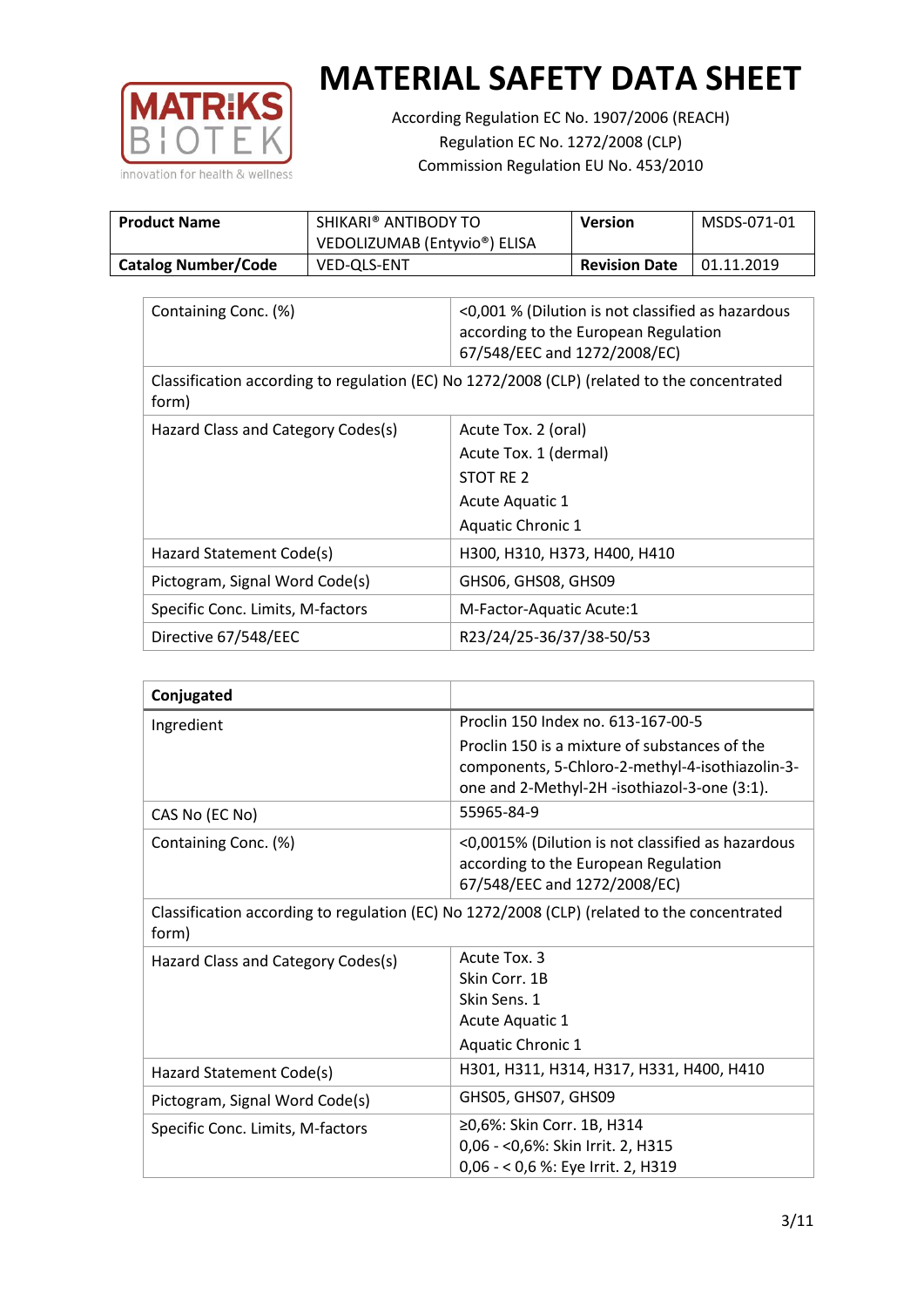

According Regulation EC No. 1907/2006 (REACH) Regulation EC No. 1272/2008 (CLP) Commission Regulation EU No. 453/2010

| <b>Product Name</b>        | SHIKARI® ANTIBODY TO<br>VEDOLIZUMAB (Entyvio®) ELISA | <b>Version</b>       | MSDS-071-01 |
|----------------------------|------------------------------------------------------|----------------------|-------------|
| <b>Catalog Number/Code</b> | <b>VED-OLS-ENT</b>                                   | <b>Revision Date</b> | 01.11.2019  |

|                      | ≥0,0015 %: Skin Sens. 1, H317                |
|----------------------|----------------------------------------------|
|                      | M-Factor - Aquatic Acute: 10                 |
| Directive 67/548/EEC | T; N R:23/24/25-34-35-50/53                  |
|                      | $\frac{1}{2}$ S: (2-)26-28-36/37/39-45-60-61 |

### **4. First-aid measures**

### **4.1. Description of first aid measures**

General advice: No special measures required. Consult physician in case of complaints. If inhaled: Supply fresh air.

In case of skin contact: Immediately flush skin with plenty of water. Cold water may be used. Remove contaminated clothing and shoes.

In case of eye contact: Check for and remove any contact lenses. Immediately flush eyes with plenty of water for at least 15 minutes. Cold water may be used. If swallowed: Rinse mouth with plenty of water

### **4.2. Most important symptoms and effects, both accurate and delayed**

There are no hazards under normal use conditions. Direct contact with eyes may cause slight and temporary irritation. Swallowing of larger amounts may lead to stomachache, vomiting or diarrhea.

## **4.3. Indication of any immediate medical attention and special treatment needed** No specific therapy known. Use supportive and symptomatic treatment.

## **5. Fire-fighting measures**

## **5.1. Extinguishing media**

Suitable extinguishing media: Water spray, alcohol resistant foam, dry-powder, carbon dioxide

Unsuitable extinguishing media: Direct water stream

- **5.2. Special hazards arising from the substance mixture** To the best of our knowledge, no special hazards can be defined
- **5.3. Advice for fire-fighters** No data available.

## **6. Accidental release measures**

- **6.1. Personal precautions, protective equipment and emergency procedures** Wear appropriate protective gloves and clothes.
- **6.2. Environmental precautions**

Dilute with plenty of water. Do not allow to enter sewers/surface or ground water.

#### **6.3. Methods and materials for containment and cleaning up**

Absorb with liquid-binding material (sand, diatomite, acid binders, universal binders, sawdust).

**6.4. Reference to other sections**

For personal protection see section 8.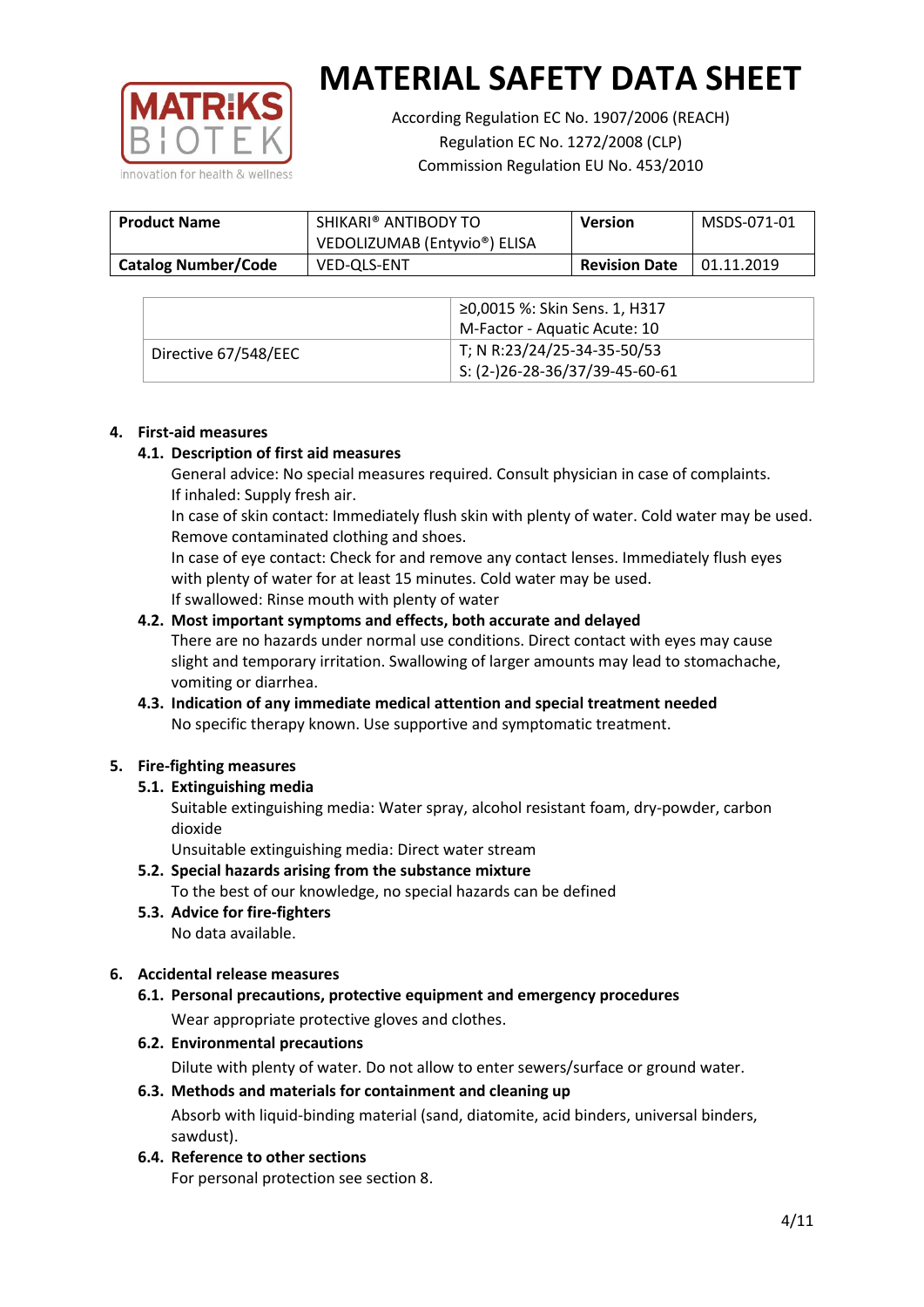

According Regulation EC No. 1907/2006 (REACH) Regulation EC No. 1272/2008 (CLP) Commission Regulation EU No. 453/2010

| <b>Product Name</b>        | SHIKARI® ANTIBODY TO<br><b>Version</b> |                      | MSDS-071-01 |
|----------------------------|----------------------------------------|----------------------|-------------|
|                            | VEDOLIZUMAB (Entyvio®) ELISA           |                      |             |
| <b>Catalog Number/Code</b> | VED-QLS-ENT                            | <b>Revision Date</b> | 01.11.2019  |

For disposal see section 13.

## **7. Handling and storage**

## **7.1. Precautions for safe handling**

Use all reagents in accordance with the relevant package insert provided with the product. Do not smoke, eat, drink or apply cosmetics in areas where kit reagents are handled. Wear disposable latex gloves when handling reagents.

Never pipet by mouth and avoid contact of reagents and specimens with skin and mucous membranes.

Handling should be done in accordance with the procedures defined by an appropriate national biohazard safety guideline or regulation.

Use all reagents in accordance with the relevant package insert provided with the product.

## **7.2. Conditions for safe storage, including any incompatibilities**

Store in tightly closed original packages or appropriately labeled alternate vessels. Store in dry, bunded areas. Keep away from direct sunlight and heat sources. Recommended storage temperature: 10-30°C (shipment), 2-8°C (long term storage). Protect from freezing. Keep away from food and drinks. Keep away from acids and heavy metals. Keep out of the reach of children.

## **7.3. Specific end uses**

For EU diagnostic product. For the rest of the world "Research use only".

## **8. Exposure controls/personel protection**

#### **8.1. Control parameters**

Indicative occupational exposure limit ES (2000/39IEC, Directive 2006/15IEC and Directive 2009/161IEC):

| <b>CAS</b> | <b>Substance</b> | Indicative occupational exposure limit |                         |
|------------|------------------|----------------------------------------|-------------------------|
|            | name             |                                        |                         |
| 26628-22-8 | Sodium Azide     | OEL mean (time-weighted 8 h):          | $0,1 \,\mathrm{mg/m^3}$ |
|            |                  | OEL short term (LS min):               | 0,3                     |
|            |                  | Notation: Skin                         |                         |

National work-place occupational exposure limits (only selected lands are displayed):

| <b>CAS</b> | <b>Substance</b> | <b>Occupational exposure limits</b> |                         |
|------------|------------------|-------------------------------------|-------------------------|
|            | name             |                                     |                         |
| 26628-22-8 | Sodium Azide     | Turkey                              |                         |
|            |                  | PEL:                                | $0,1 \,\mathrm{mg/m^3}$ |
|            |                  | $NPEL-P$ :                          | 0,3 mg/m <sup>3</sup>   |
|            |                  | D - absorb through skin             |                         |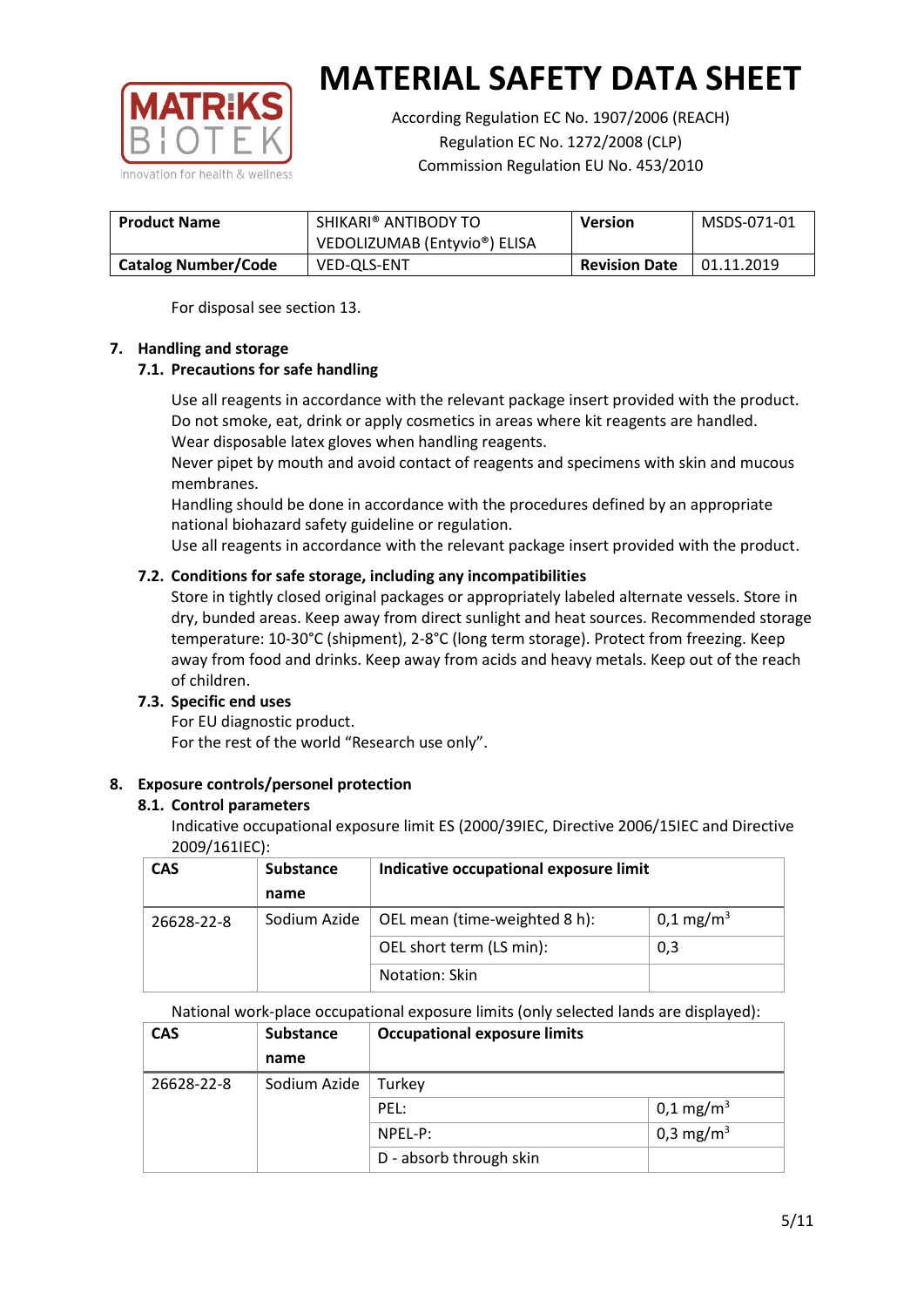

According Regulation EC No. 1907/2006 (REACH) Regulation EC No. 1272/2008 (CLP) Commission Regulation EU No. 453/2010

| SHIKARI® ANTIBODY TO<br><b>Product Name</b><br>VEDOLIZUMAB (Entyvio®) ELISA |                    | <b>Version</b>       | MSDS-071-01 |
|-----------------------------------------------------------------------------|--------------------|----------------------|-------------|
| <b>Catalog Number/Code</b>                                                  | <b>VED-QLS-ENT</b> | <b>Revision Date</b> | 01.11.2019  |

| I – irritating to mucosa (eye, airways) |                       |
|-----------------------------------------|-----------------------|
| and skin                                |                       |
| Government Regulation no.               |                       |
| 361/2007 Coll.                          |                       |
| Slovakia                                |                       |
| NPEL mean:                              | $0,1 \text{ mg/m}^3$  |
| NPEL short-term:                        | 0,3 mg/m <sup>3</sup> |
| Note K: absorbed through skin           |                       |
| Regulation 300/2007 Coll. (SK),         |                       |
| Appendix 1                              |                       |
| Germany                                 |                       |
| AGW - time weighted mean:               | 0,2 mg/m <sup>3</sup> |
| Short-term factor:                      | 2(1)                  |
| 1RGS-900                                |                       |
| United Kingdom                          |                       |
| TWA:                                    | $0,1 \text{ mg/m}^3$  |
| STEL:                                   | 0,3 mg/m <sup>3</sup> |
| France                                  |                       |
| TWA:                                    | $0,1 \text{ mg/m}^3$  |
| STEL:                                   | 0,3 mg/m <sup>3</sup> |

#### Other recommended values: not set

| <b>CAS</b> | Substance name $\vert$ OEL - equivalents |  |
|------------|------------------------------------------|--|
|            | $\overline{\phantom{0}}$                 |  |
|            |                                          |  |

Indicative biological limits (Turkey, *432/2003* Coll.): not set

| Substance                | Evaluated as             | Limit values             |
|--------------------------|--------------------------|--------------------------|
| $\overline{\phantom{0}}$ | $\overline{\phantom{0}}$ | $\overline{\phantom{0}}$ |

DNEL: not available for the mixture. PNEC: not available for the mixture.

## **8.2. Exposure controls**

General hygiene directives should be considered.

Keep away from food stuffs and beverages. Wash hands before breaks and at the end of the working day

#### **Personal protective equipment:**

| <b>Respiratory protection:</b> | Not required                                                      |
|--------------------------------|-------------------------------------------------------------------|
| Skin protection                | Protective gloves of nitrile or nature latex, satisfying the norm |
|                                | <b>DIN EN 455</b>                                                 |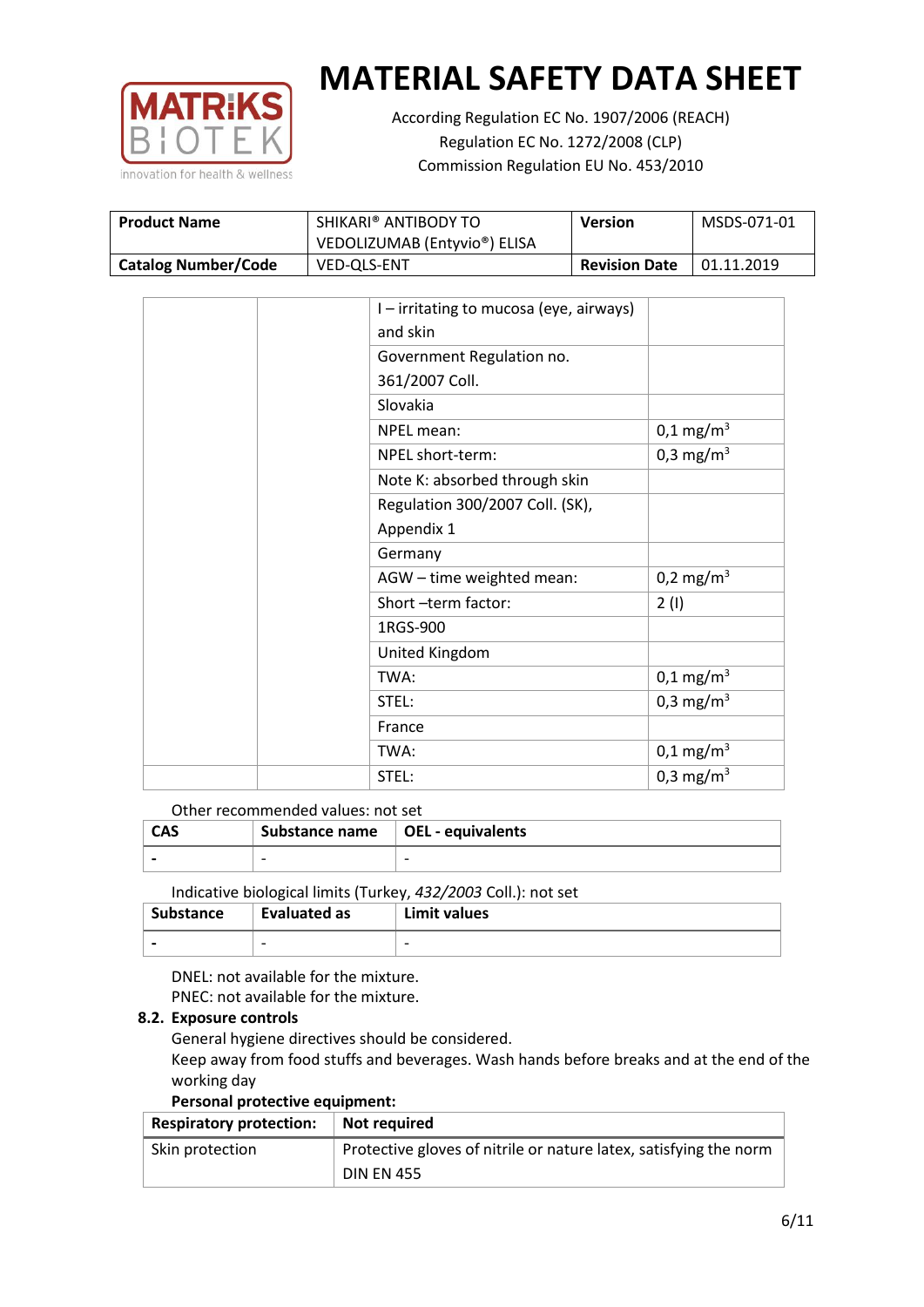

According Regulation EC No. 1907/2006 (REACH) Regulation EC No. 1272/2008 (CLP) Commission Regulation EU No. 453/2010

| <b>Product Name</b>        | SHIKARI® ANTIBODY TO<br>VEDOLIZUMAB (Entyvio®) ELISA | <b>Version</b>       | MSDS-071-01 |
|----------------------------|------------------------------------------------------|----------------------|-------------|
| <b>Catalog Number/Code</b> | <b>VED-OLS-ENT</b>                                   | <b>Revision Date</b> | 01.11.2019  |

| Eye/Face protection | Safety glasses with side shields confirming to EN 166 (EN),<br>NIOSH (US) |
|---------------------|---------------------------------------------------------------------------|
| Body protection     | Impenetrable protective clothing                                          |

## **9. Physical and chemical properties**

## **9.1. Information on basic physical and chemical properties**

| <b>COMPONENT</b>      | <b>APPEARANCE</b> | <b>ODOR</b>     | pH             |
|-----------------------|-------------------|-----------------|----------------|
| Microtiter plate      | Solid, white      | Odorless        | Not applicable |
| Controls              | Liquid, colorless | <b>Odorless</b> | $7,4 \pm 0,05$ |
| Conjugate             | Liquid, red       | Odorless        | $7,4 \pm 0,05$ |
| Assay buffer          | Liquid, blue      | <b>Odorless</b> | $7,4 \pm 0,05$ |
| Substrate<br>solution | Liquid, colorless | Odorless        | $3,6 - 3,8$    |
| Stop solution         | Liquid, colorless | <b>Odorless</b> | $<$ 1          |
| Wash buffer           | Liquid, colorless | Odorless        | $7,4 \pm 0,05$ |

| <b>For All Components</b>                    |                                              |  |  |
|----------------------------------------------|----------------------------------------------|--|--|
| Odor threshold                               | No data available                            |  |  |
| Melting point/freezing point                 | No data available                            |  |  |
| Initial boiling point and range              | No data available                            |  |  |
| Flash point                                  | No data available                            |  |  |
| Evaporation rate                             | No data available                            |  |  |
| Flammability (solid, gas)                    | No data available                            |  |  |
| Upper/lower flammability or explosive limits | No data available                            |  |  |
| Vapour pressure                              | No data available                            |  |  |
| Vapour density                               | No data available                            |  |  |
| Relative density                             | No data available                            |  |  |
| Solubility(ies)                              | Fully miscible                               |  |  |
| Partition coefficient: n-octanol water       | No data available                            |  |  |
| Auto-ignition temperature                    | Product is not self-igniting                 |  |  |
| Decomposition temperature                    | No data available                            |  |  |
| Viscosity                                    | No data available                            |  |  |
| <b>Explosive properties</b>                  | Product does not present an explosion hazard |  |  |
| Oxidizing properties                         | No data available                            |  |  |

## **9.2. Other information**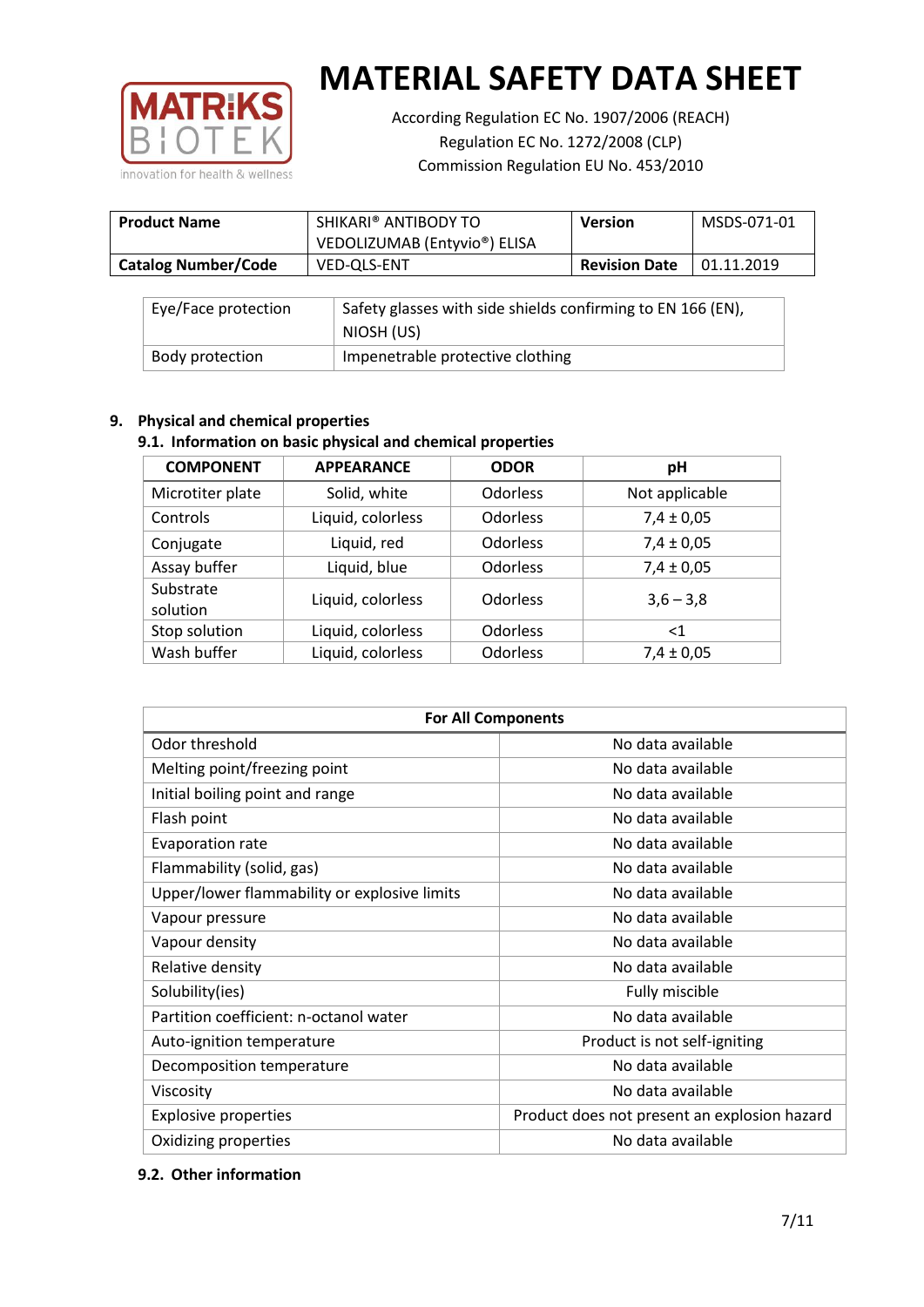

According Regulation EC No. 1907/2006 (REACH) Regulation EC No. 1272/2008 (CLP) Commission Regulation EU No. 453/2010

| <b>Product Name</b>        | SHIKARI® ANTIBODY TO<br>VEDOLIZUMAB (Entyvio <sup>®</sup> ) ELISA |                      | MSDS-071-01 |
|----------------------------|-------------------------------------------------------------------|----------------------|-------------|
| <b>Catalog Number/Code</b> | <b>VED-OLS-ENT</b>                                                | <b>Revision Date</b> | 01.11.2019  |

No other information available.

### **10. Stability and reactivity**

### **10.1. Reactivity**

Not reactive under normal conditions of storage and manipulation. Sodium azide has been reported to form lead or copper azide in laboratory plumbing (heavy metals) which may explode on percussion. Treatment of sodium azide with strong acids gives hydrazoic acid, which is also extremely toxic.

### **10.2. Chemical stability**

Mixture is chemically stable under normal conditions of storage and manipulation. Overheating may cause thermal decomposition.

### **10.3. Possibility of hazardous reactions**

Sodium azide has been reported to form lead or copper azide in laboratory plumbing (heavy metals) which may explode on percussion.

### **10.4. Conditions to avoid**

Stable under normal conditions. Keep away from direct sunlight and heat sources. Do not mix with strong acids and heavy metals.

#### **10.5. Incompatible materials**

Strong acids, heavy metals, halogenated hydrocarbons.

## **10.6. Hazardous decomposition products**

Material does not decompose at ambient temperatures. Incomplete combustion and thermolysis may produce toxic, irritating and flammable decomposition products (such as carbon monoxide, carbon dioxide, sooth, aldehydes and other products of organic compounds decomposition, sulfur / nitrogen oxides).

## **11. Toxicological information**

## **11.1. Information on toxicological effects**

#### **11.1.1. Acute toxicity**

Based on available data, the classification criteria are not met. Based on composition, the mixture has low acute toxicity and no adverse effects for human health are expected under applicable conditions of exposure sodium azide.

#### **11.1.2. Skin corrosion/irritation**

Based on available data, the classification criteria are not met. Prolonged or repeated skin contact may cause mild irritation and dermatitis (skin inflammation). However, these effects do not required classification

## **11.1.3. Serious eye damage/irritation**

Based on available data, the classification criteria are not met. Direct contact with eyes may cause slight and temporary irritation. However, these effects do not required classification

## **11.1.4. Respiratory or skin sensitization**

Based on available data, the classification criteria are not met. Compounds have no sensitization effects.

#### **11.1.5. Germ cell mutagenicity**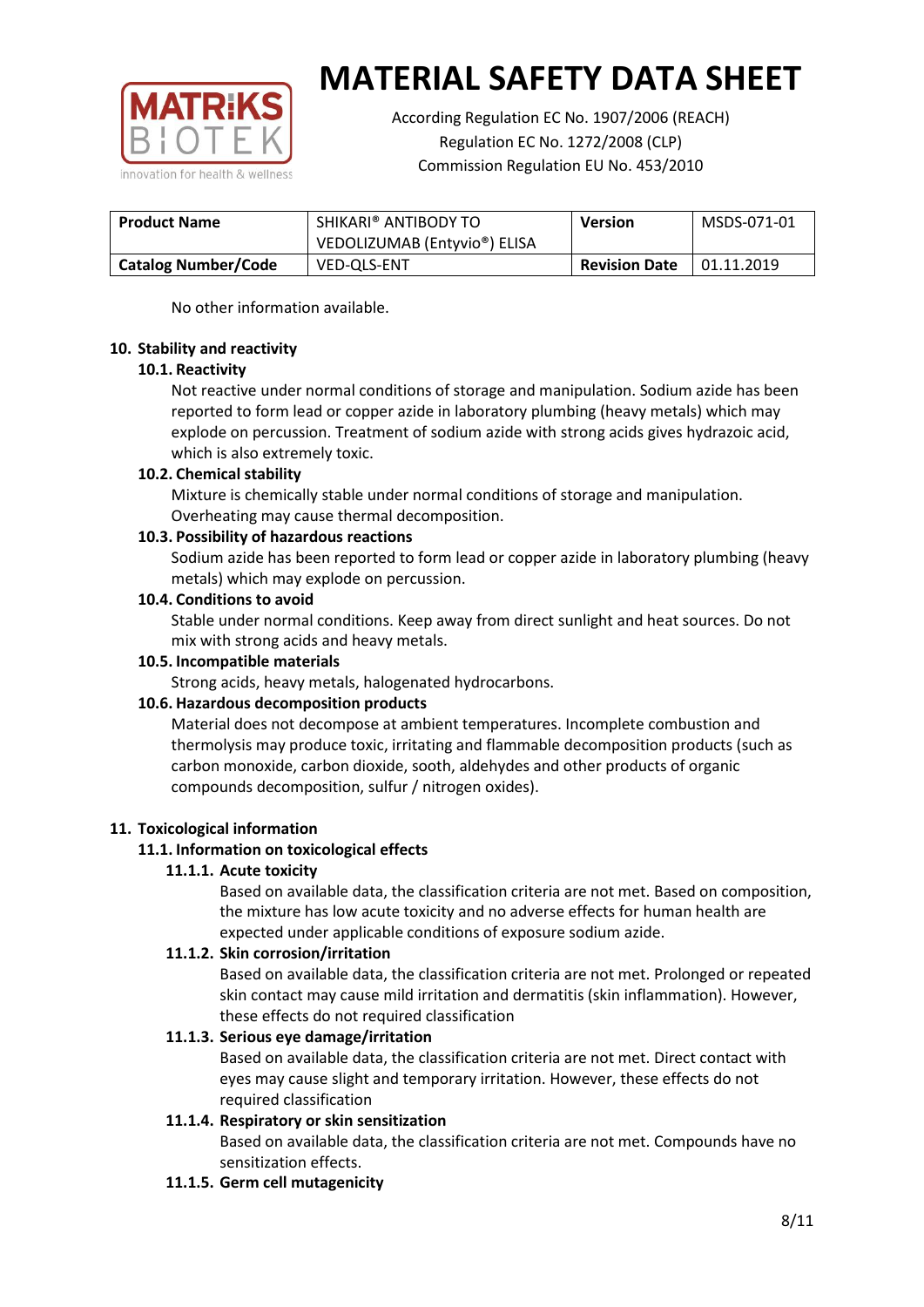

According Regulation EC No. 1907/2006 (REACH) Regulation EC No. 1272/2008 (CLP) Commission Regulation EU No. 453/2010

| <b>Product Name</b>        | SHIKARI® ANTIBODY TO         | <b>Version</b>       | MSDS-071-01 |
|----------------------------|------------------------------|----------------------|-------------|
|                            | VEDOLIZUMAB (Entyvio®) ELISA |                      |             |
| <b>Catalog Number/Code</b> | <b>VED-OLS-ENT</b>           | <b>Revision Date</b> | 01.11.2019  |

Based on available data, the classification criteria are not met. Compounds have no potential for mutagenic activity.

## **11.1.6. Carcinogenicity**

Based on available data, the classification criteria are not met. Compounds have no potential for carcinogenic activity.

## **11.1.7. Reproductive toxicity**

Based on available data, the classification criteria are not met. Compounds have no potential for reproductive toxicity.

### **11.1.8. STOT-single exposure**

Based on available data, the classification criteria are not met

### **11.1.9. STOT-repeated exposure**

Based on available data, the classification criteria are not met.

### **11.1.10. Aspiration hazard**

Based on available data, the classification criteria are not met.

### **12. Ecological information**

#### **12.1. Toxicity**

No data available.

- **12.2. Persistence and degradability** No data available.
- **12.3. Bio accumulative potential** No data available.

**12.4. Mobility in soil**

No data available.

## **12.5. Results of PBT and vPvB assessment**

The substances in the mixture do not meet the PBT/vPvB criteria according to REACH, annex XIII (content <0,1% w/w); the substances in the mixture are not included in the Candidate List of SVHC.

#### **12.6. Other adverse effects** No data available.

## **13. Disposal considerations**

## **13.1. Waste treatment methods**

Product: Waste should be disposed of in accordance with federal, state and local environmental control regulations. Must not be composed together with household garbage.

Uncleaned packaging: Waste should be disposed of in accordance with federal, state and local environmental control regulations. Must not be composed together with household garbage.

General notes: Water hazard class 1 (German Regulation) (Self-assessment): Slightly hazardous for water. Do not allow undiluted product or large quantities of it to reach ground water, water course or sewage system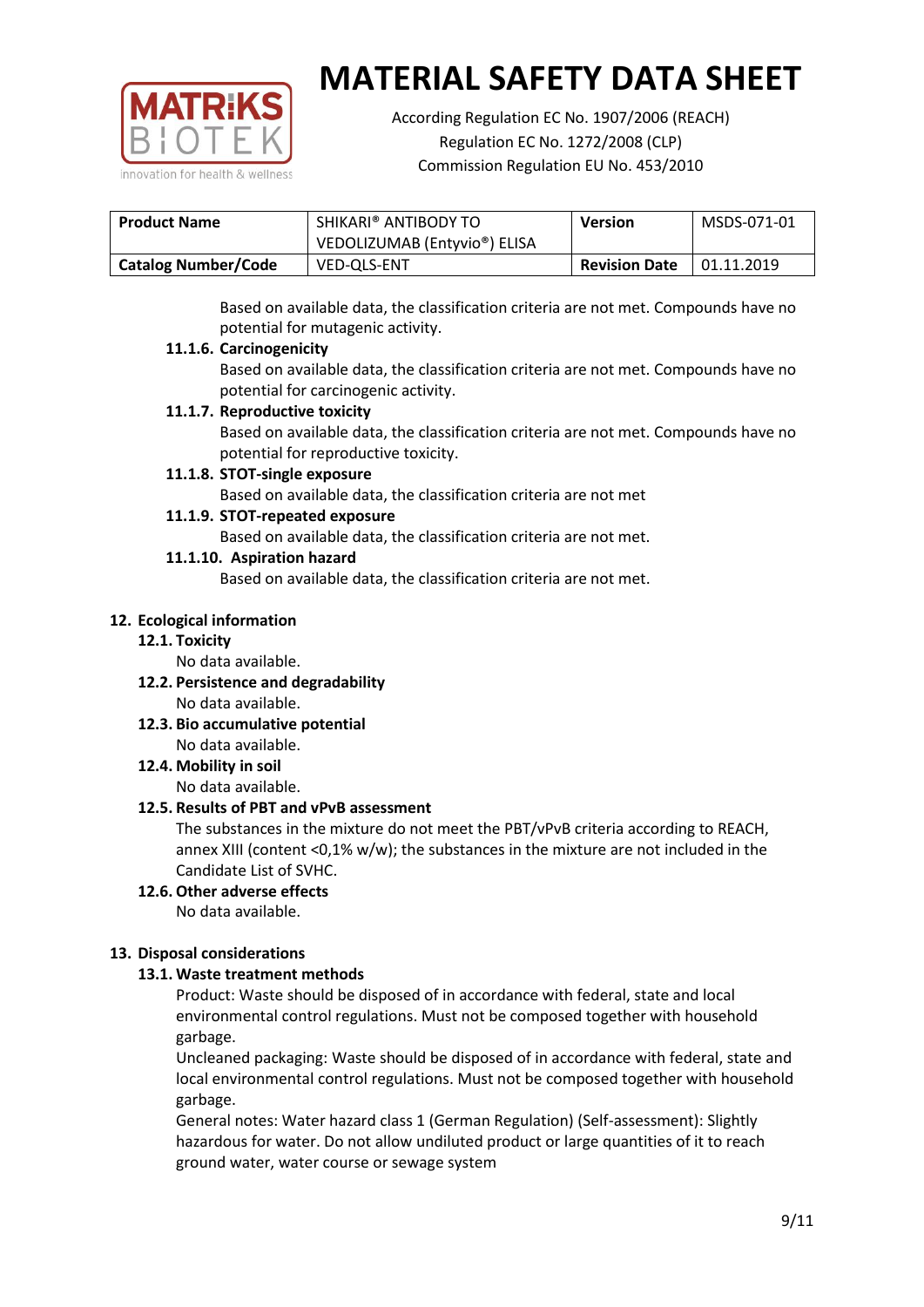

According Regulation EC No. 1907/2006 (REACH) Regulation EC No. 1272/2008 (CLP) Commission Regulation EU No. 453/2010

| <b>Product Name</b>        | SHIKARI® ANTIBODY TO<br><b>Version</b><br>VEDOLIZUMAB (Entyvio®) ELISA |  | MSDS-071-01 |
|----------------------------|------------------------------------------------------------------------|--|-------------|
| <b>Catalog Number/Code</b> | <b>Revision Date</b><br><b>VED-OLS-ENT</b>                             |  | 01.11.2019  |

## **14. Transport information**

The mixture is not classified as dangerous for transport according to ADR/RID/IMDG/ICAO/IATA/ DGR

- **14.1. UN number:** None
- **14.2. Un proper shipping name:** None
- **14.3. Transport hazard class(es):** None
- **14.4. Packing group:** None
- **14.5. Environmental hazards:** None
- **14.6. Special precautions for user:** Not applicable.
- **14.7. Transport in bulk according to Annex II of MARPOL 73/78 and the IBC Code:** Not applicable.

#### **15. Regulatory information**

This Safety Data Sheet is prepared according to;

REGULATION (EC) No 1907/2006 OF THE EUROPEAN PARLIAMENT AND OF THE COUNCIL of 18 December 2006 concerning the Registration, Evaluation, Authorization and Restriction of Chemicals (REACH), establishing a European Chemicals Agency, amending Directive 1999/45/EC and repealing Council Regulation (EEC) No 793/93 and Commission Regulation (EC) No 1488/94 as well as Council Directive 76/769/EEC and Commission Directives 91/155/EEC, 93/67/EEC, 93/105/EC and 2000/21/EC

### **15.1. Safety, health and environmental regulations/legislation specific for the substance or mixture**

No data available.

## **15.2. Chemical safety assessment**

No data available.

#### **16. Other information**

## **16.1. "H code" and "R Phrases" used in this document**

| H301 | Toxic if swallowed |
|------|--------------------|
|------|--------------------|

- H311 Toxic in contact with skin
- H314 Causes severe skin burns and eye damage
- H315 Causes skin irritation
- H317 May cause an allergic skin reaction
- H319 Cause serious eye irritation
- H331 Toxic if inhaled
- H335 May cause respiratory irritation
- H400 Very toxic to aquatic life